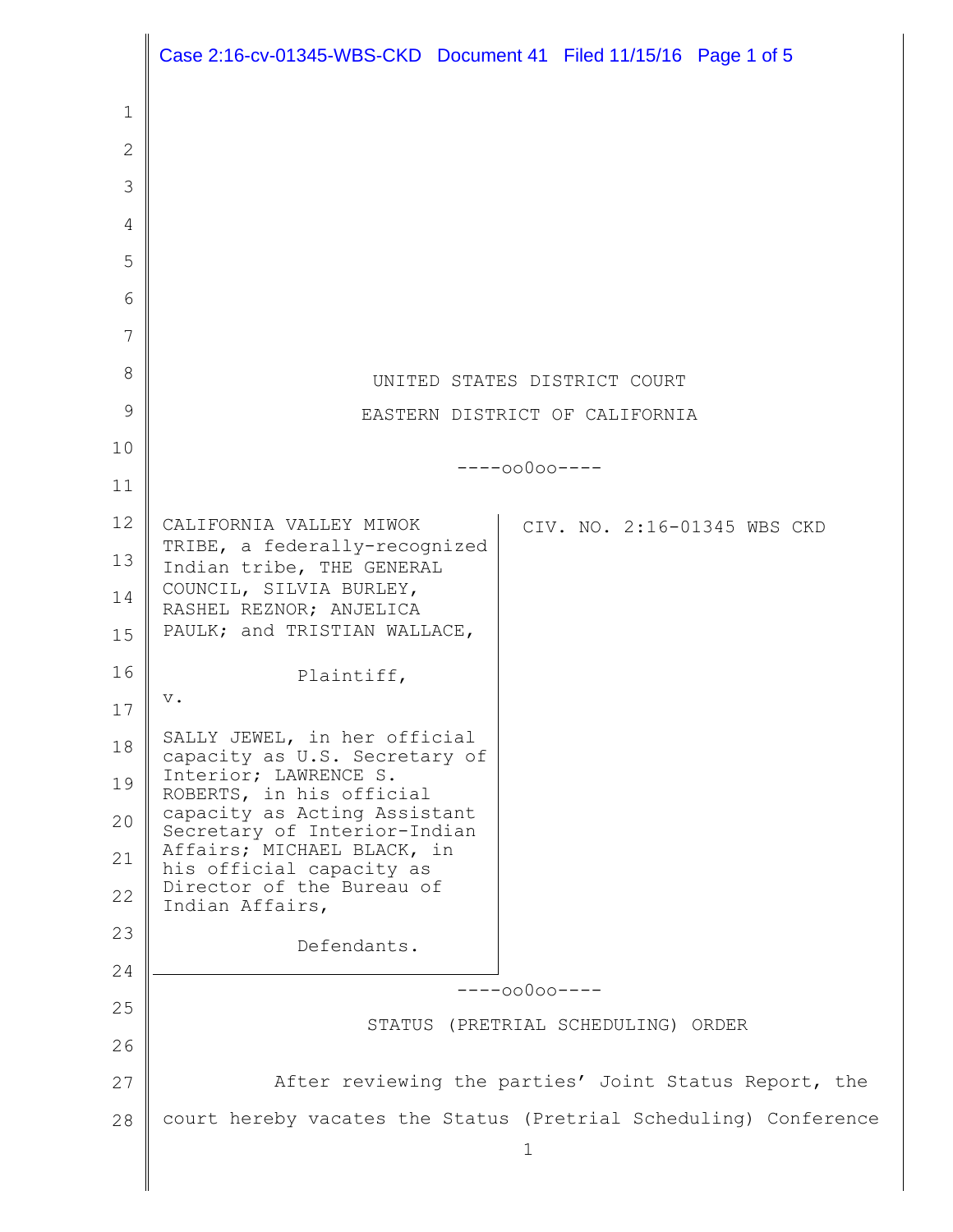# Case 2:16-cv-01345-WBS-CKD Document 41 Filed 11/15/16 Page 2 of 5

1 2 3 scheduled for November 21, 2016, and makes the following findings and orders without needing to consult with the parties any further.

4 5 6 7 8 9 10 11 12 13 I. SERVICE OF PROCESS The named defendants have been served, and no further service is permitted without leave of court, good cause having been shown under Federal Rule of Civil Procedure 16(b). II. JOINDER OF PARTIES/AMENDMENTS No further joinder of parties or amendments to pleadings will be permitted by any party except with leave of court, good cause having been shown under Federal Rule of Civil Procedure 16(b). See Johnson v. Mammoth Recreations, Inc., 975 F.2d 604 (9th Cir. 1992).

15 16 17 18 19 III. JURISDICTION/VENUE Jurisdiction is predicated upon federal question jurisdiction, 28 U.S.C. §§ 1331, 1362, because plaintiff's claims arise under the Administrative Procedures Act ("APA"), 5 U.S.C. § 701, et seq. Venue is undisputed and is hereby found to be proper.

20

14

#### IV. DISCOVERY

21 22 23 24 25 26 The parties agree that plaintiff's APA claims present a "record review" case that does not require ordinary discovery or discovery deadlines. Defendants agree to lodge the administrative record by January 13, 2017. The parties agree that no discovery is necessary in this APA challenge to final agency action.

27

28

#### V. MOTION HEARING SCHEDULE

The parties shall file any motion to augment the record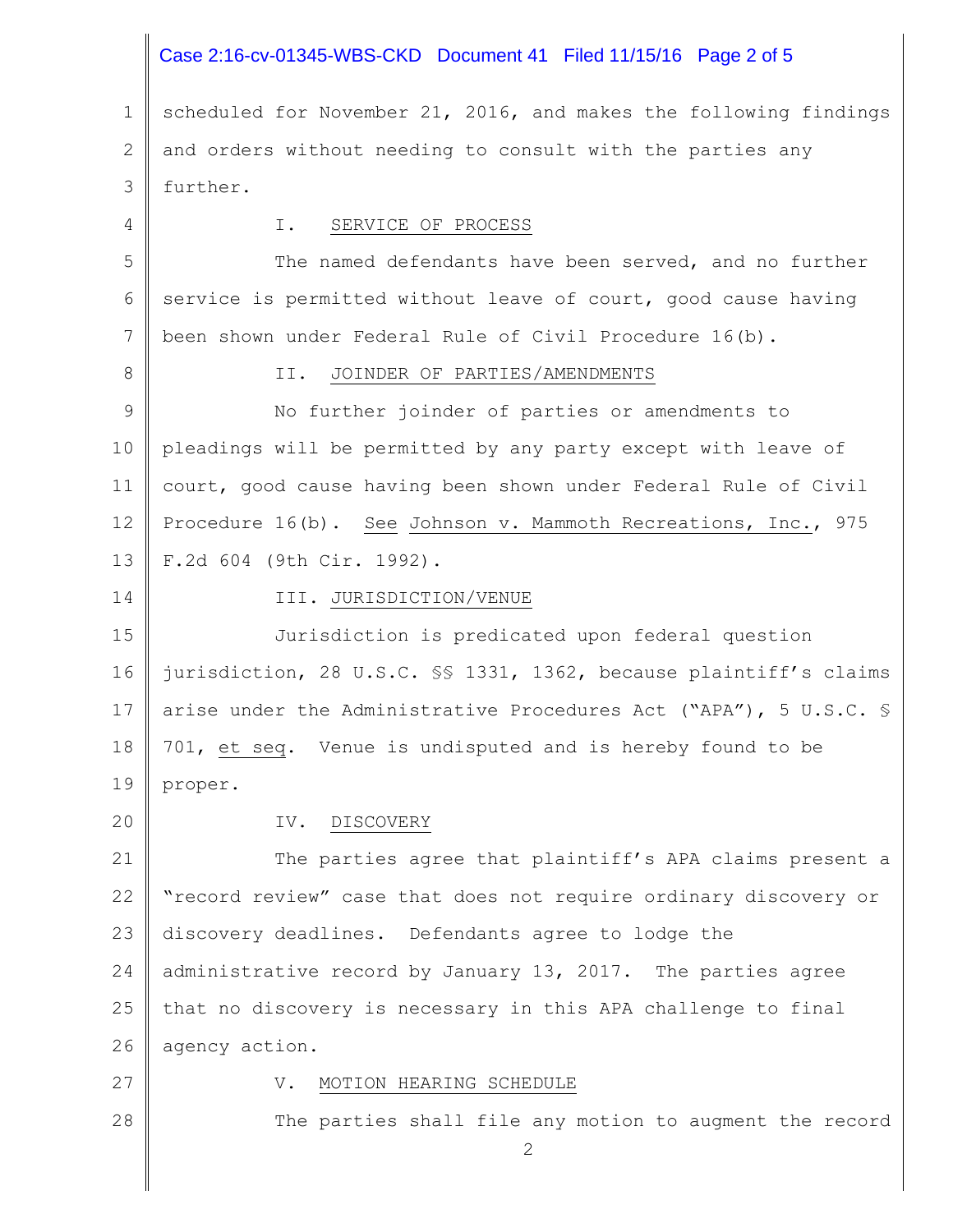# Case 2:16-cv-01345-WBS-CKD Document 41 Filed 11/15/16 Page 3 of 5

1 2 3 4 5 6 7 by February 6, 2017. The parties shall file their motions for summary judgment no later than March 6, 2017. The parties shall file their oppositions to summary judgment no later than April 3, 2017. The parties shall file their reply to oppositions to their motions for summary judgment no later than May 8, 2017. The court will hear oral arguments for the cross-motions for summary judgment on May 30, 2017 at 1:30 p.m. in Courtroom No. 5.

8 9 10 11 12 13 Because the aforementioned briefing schedule differs from the Local Rules, the parties must state the briefing schedule, with the applicable deadlines, in their notices of motion for summary judgment. The parties are granted relief from Local Rule 260(a), which requires that a motion for summary judgment be accompanied by a "Statement of Undisputed Facts."

14 15 16 17 18 19 20 21 Instead of lodging hard copies of the administrative record with the court, defendants may lodge an electronic, wordsearchable version of the record (in PDF format) on a USB flash drive as well as a joint appendix including hard copies of excerpts of those portions of the record cited in any pleadings filed in support of the parties' cross-motions for summary judgment. The parties shall lodge the joint appendix with the court no later than May 8, 2017.

22 23 24 25 26 27 28 All other motions, except motions for continuances, temporary restraining orders, or other emergency applications, shall be filed on or before April 7, 2017. All motions shall be noticed for the next available hearing date. Counsel are cautioned to refer to the local rules regarding the requirements for noticing and opposing such motions on the court's regularly scheduled law and motion calendar.

3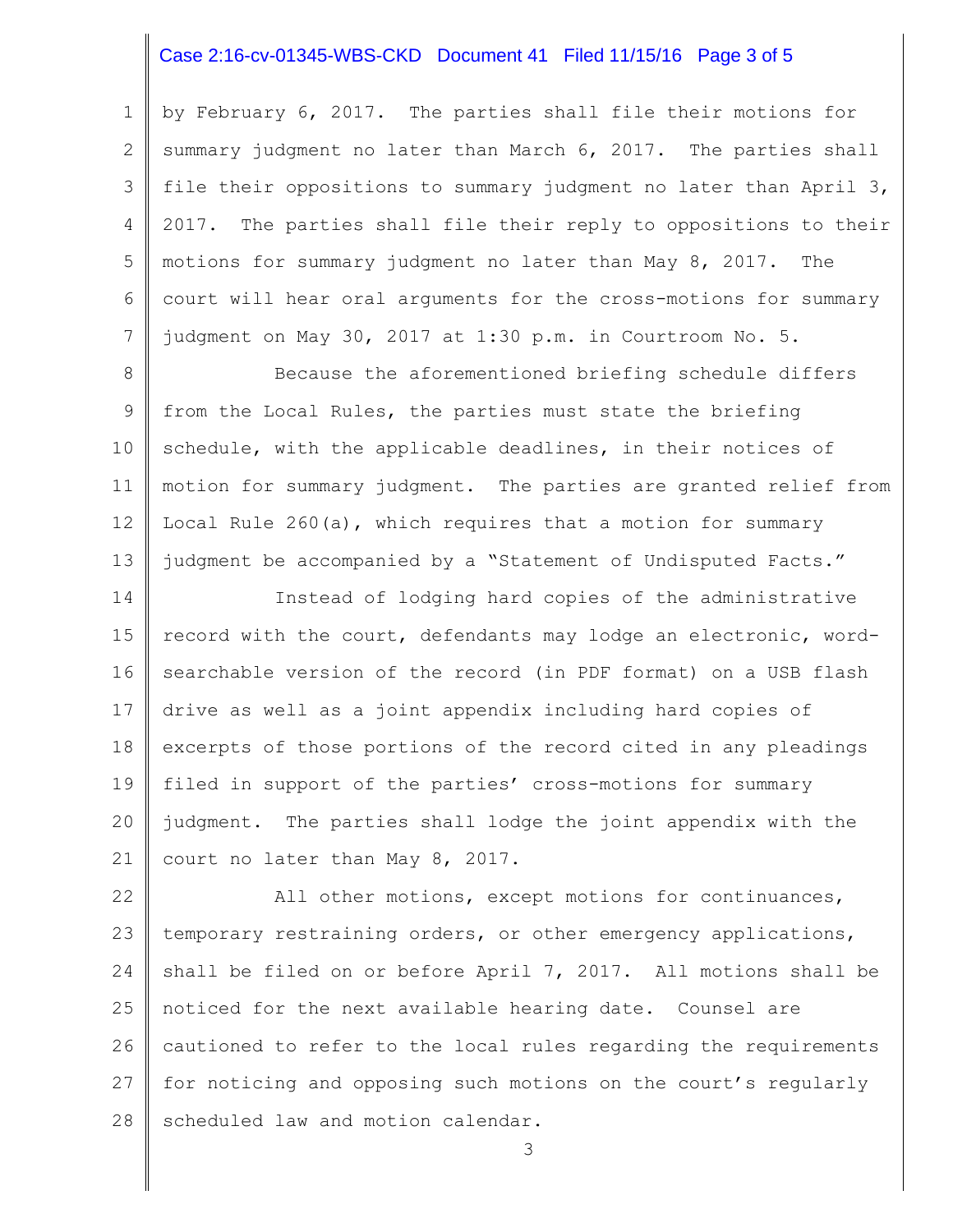# Case 2:16-cv-01345-WBS-CKD Document 41 Filed 11/15/16 Page 4 of 5

# 1

# VI. FINAL PRETRIAL CONFERENCE & TRIAL SETTING

2 3 4 5 6 7 8 9 10 11 Because the parties contend that the court can resolve the entire dispute via cross-motions for summary judgment, the court need not set a final pretrial conference or trial date. See Occidental Eng'g Co. v. INS, 753 F.2d 766, 769 (9th Cir. 1985) ("Th[e district] court is not required to resolve any facts in a review of an administrative proceeding. Certainly, there may be issues of fact before the administrative agency. However, the function of the district court is to determine whether or not as a matter of law the evidence in the administrative record permitted the agency to make the decision it did.").

#### 12

#### VII. SETTLEMENT CONFERENCE

13 14 15 16 17 18 19 20 21 22 23 A Settlement Conference is not set at this time. The parties agree that they will notify the court if they request a Settlement Conference. Counsel are instructed to have a principal with full settlement authority present at the Settlement Conference or to be fully authorized to settle the matter on any terms. At least seven calendar days before the Settlement Conference counsel for each party shall submit a confidential Settlement Conference Statement for review by the settlement judge. If the settlement judge is not the trial judge, the Settlement Conference Statements shall not be filed and will not otherwise be disclosed to the trial judge.

### 24

#### VIII. MODIFICATIONS TO SCHEDULING ORDER

25 26 27 28 Any requests to modify the dates or terms of this Scheduling Order, except requests to change the date of the trial, may be heard and decided by the assigned Magistrate Judge. All requests to change the trial date shall be heard and decided